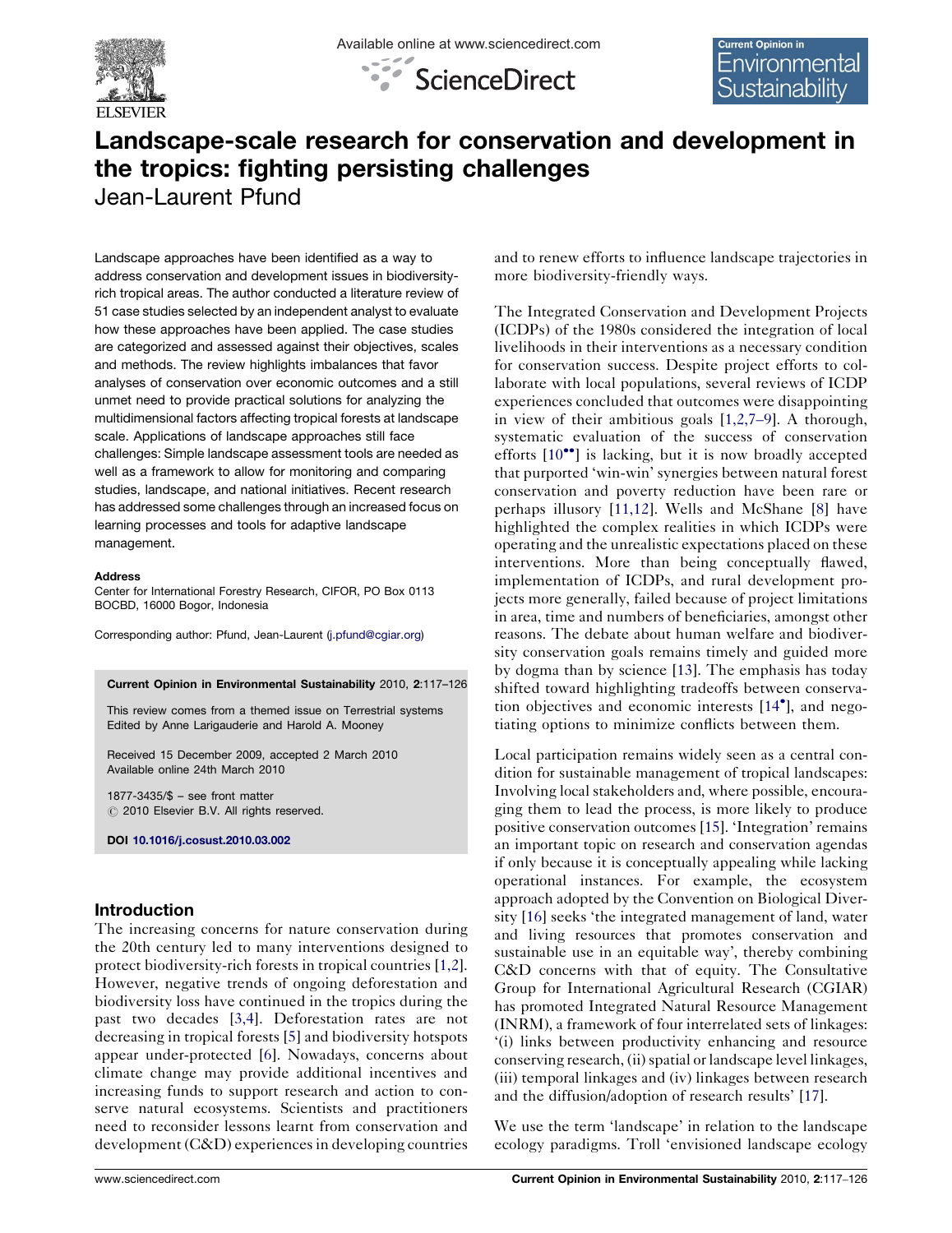as the integration between ecological and geographic disciplines, and defined it as 'the study of the main complex causal relationships between the life communities and their environment' which 'are expressed regionally in a definite distribution pattern (landscape mosaic, landscape pattern)'' [\[18,19\]](#page-8-0). A landscape is a spatial configuration of patches of dimensions relevant for the phenomenon under consideration [[20](#page-8-0)]. It is generally defined as a geographical construct that includes not only biophysical features of an area but also its cultural and institutional attributes [[21,22\]](#page-8-0), though some landscape ecology schools (e.g. USA) have mainly focused on ecological aspects. It has a cognitive dimension and has been described as a 'piece of land that we perceive comprehensively around us, without looking closely at single components' [[23\]](#page-8-0). For our argument, a 'landscape approach' describes activities that foster sustainable natural resource management by considering spatial and socio-economic interactions of ecosystems and different stakeholders in a specific geographic area. 'A landscape approach should:

- $\bullet$  Build multidisciplinary teams to tackle complex, intersectoral landscape-scale problems;
- ! Provide a framework for negotiations between stakeholders who have different views of desirable landscape-scale outcomes;
- ! Identify key leverage points to change the ecosystem or landscape in desirable ways;
- Establish a flexible monitoring and evaluation system to monitor and measure impacts on the landscape to allow for changes to be made in implementation.' [\[22](#page-8-0)]

Landscape approaches are appealing because of their possible role as pathways for action thanks to their focus on the links and interactions between decentralized governance systems, actors and existing natural resource management activities [[24\]](#page-8-0). Conservation agencies such as the International Union for Conservation of Nature (IUCN) have formulated ways of integrating landscape perspectives into forest conservation [\[25,26\]](#page-8-0). The World Bank [\[22](#page-8-0)] is likewise promoting landscape approaches in its forest sector programmes. After a brief infancy, these new approaches have become the subject of review in the scientific literature [\[27](#page-8-0)<sup>•</sup>[,28](#page-8-0)<sup>••</sup>].

The landscape approach seems an ideal framework for embracing the complexity of putting conservation and development into practice. Nevertheless, researchers and practitioners pose questions about its application and practicality. Many struggle with the fuzziness and complexity of the associated concepts and look for how to implement a landscape approach on the ground. One misunderstanding may lie in its multiple dimensions: 'landscape' can refer to spatial and ecological characteristics that help define conservation and development targets or it can refer to social interactions and mechanisms that minimize C&D tradeoffs and develop adaptive management strategies [[29\]](#page-8-0).

We are exploring here the state of knowledge on landscape approaches for mitigating tradeoffs between conservation and development. Our work is based on a literature review<sup>1</sup> of case studies related to landscape approaches and our own recent landscape-scale experiments. We examined a broad body of existing research to have sufficient cases: 51 cases of landscape-oriented research and action were collected from 45 articles and chapters, 32 published in the past 5 years, 9 in the past 10 years and 4 from previous years.

The review was conducted with two main search criteria: 'case study' and 'landscape approach', without considering the origin of the case studies. Results included 15 cases from developed countries. To avoid personal bias, the selection was undertaken by a consultant, Lisa Raitzer-Svensson, an agricultural economist. The review was based on this question: What are the main objectives and characteristics of current applied landscape-scale studies? On the basis of recommendations that have emerged from ICDP reviews, the following questions were also used to guide this paper:

- 1. What are the scales used in landscape-level research (and approaches)? How are they defined?
- 2. Does the selected landscape-scale research and case study examples help
	- (i) to balance C&D objectives?
	- (ii) to take vertical integration into account?
	- (iii) to improve stakeholder participation and support adaptive management [[30\]](#page-8-0)?

The case studies were first summarized, then scored from 0 to 3, according to the thematic and spatial foci of the data used and of the recommendations. The following categories were used for the scoring:

- Biodiversity conservation and economic development
- ! Ecosystem or local scale and eco-regional or national scale

The consultant and the author scored the articles with similar results in more than 80% of the evaluations. All diverging marks were re-evaluated before obtaining a definitive value.

## Current types and application of landscape research

## Landscape areas and boundaries

The physical scale of the reviewed studies is highly variable, although most cluster at a scale of  $100-2500$  km<sup>2</sup>, and

 $1$  The method description, list of references and more information are linked online in an appendix to this article.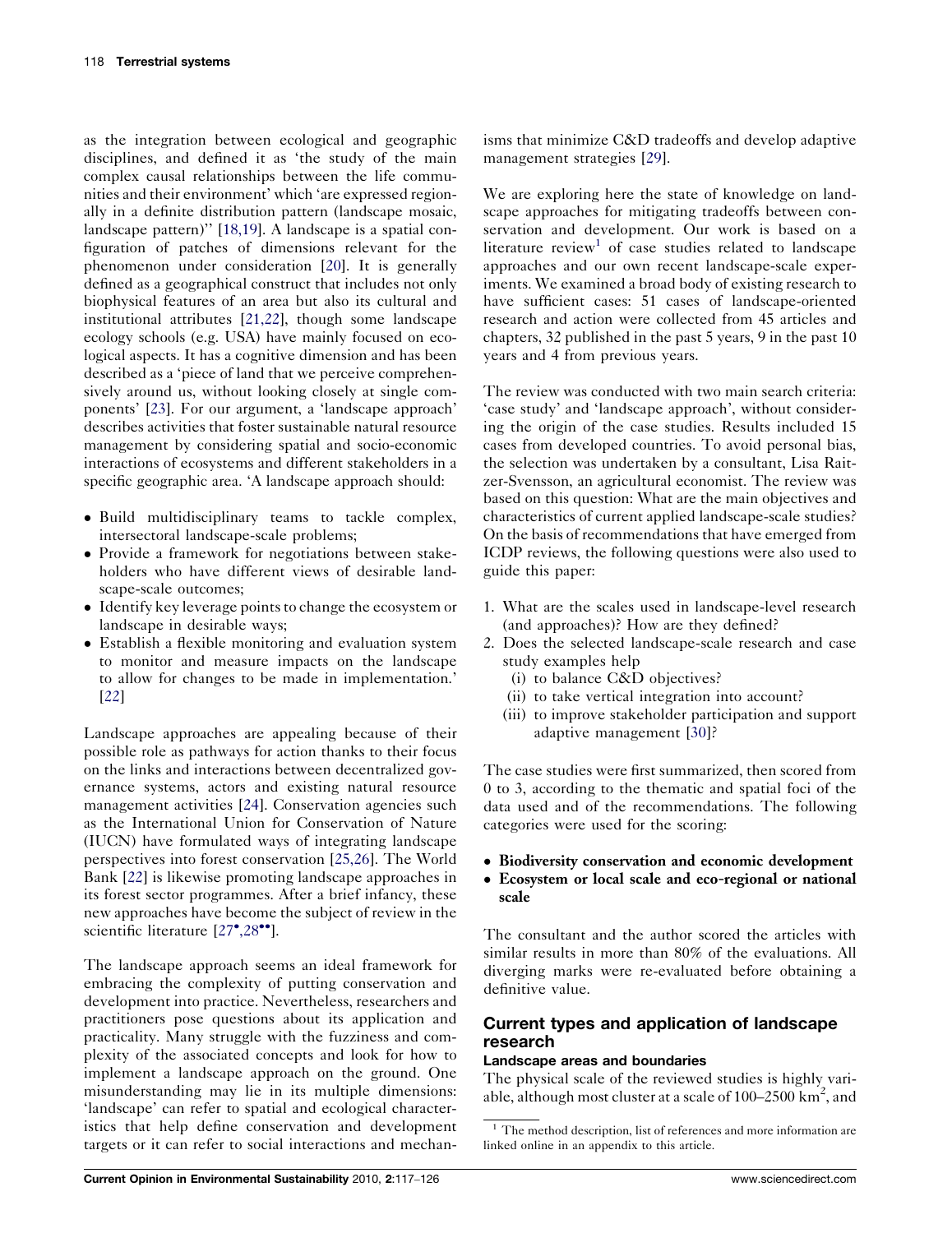

Number of case studies by surface categories.

more than 50% fell in the range 100–10,000 km<sup>2</sup> (Figure 1). This variability is understandable, given the many different and site-specific research questions. It is however a direct effect of the fuzziness of some concepts and of the difficulty to assign boundaries to landscapes because of the above-mentioned issues of the cognitive components: 'my' landscape is different than yours (because I am bigger or live longer or have different interests). The  $100 \text{ km}^2$  scale represents a lower limit for effectively integrating anthropogenic and ecosystem processes while still being connected to an administrative unit for addressing decisionmaking processes [[30](#page-8-0)]. In the few studies involving areas smaller than  $100 \text{ km}^2$ , scientists observed ecological components of the landscapes. These studies resorted more to classic ecology than to landscape ecology. Most landscapes included in the larger categories, greater than  $10,000 \text{ km}^2$ , covered larger administrative entities (regions, provinces) or large, distinct protected areas or complexes, generally located in large biomes.

The various reasons given for delineating landscape boundaries in the reviewed studies provide an insight into the scope of the research: 18 landscapes were defined according to their protected area or reserve status; 12 corresponded to administrative units; 8 were mapped according to management units such as forests and rangelands; 3 related to watersheds; and 2 were delineated with regard to cultural aspects. Decentralized administrative boundaries (such as districts, communes and technical operation units in Cameroon [\[30,31\]](#page-8-0)) were targeted at the outset to ensure relevance of research outputs for decentralized decision makers. Understanding the landscape spatial differentiations as well as the local governance or livelihood conditions require the use of subunits for more in-depth research: subdistricts, corridor areas or research

gradients help in analysis of social and spatial interactions [[29,32\]](#page-8-0).

## Balance between conservation and development considerations

Most studies reviewed focused on conservation issues rather than on development ones. Though half of the landscapes studied were linked to management or administrative units, they still focused on conservation issues. More than one-fifth of the studies took no account at all of economic issues [\(Figure 2\)](#page-3-0). In almost all cases linked to production forestry, the focus given to production was balanced with conservation considerations.

#### Vertical integration and influence at national level

The studies reviewed demonstrated an unbalanced emphasis on local data and recommendations; broader scales of analysis were uncommon. This might indicate a lack of attempts to link landscape-scale and local-scale research to policy issues at scales at a higher order. 'Landscape scale' research appears still to face scalingup issues as scientists have not yet developed a systematic comparison framework. Messerli et al. [\[33](#page-8-0)<sup>\*</sup>] present a new way of defining landscape mosaics based on satellite images from the national level downward, and combine this information with population census data. Such integrated top-down approaches, combined with bottom-up studies based on sound ground-truth, should improve our ability to link landscape patterns to socio-economic realities.

### Integration of various stakeholders and support to adaptive management processes

Although 8 studies did not consider the issue of stakeholder involvement at all, most articles emphasized its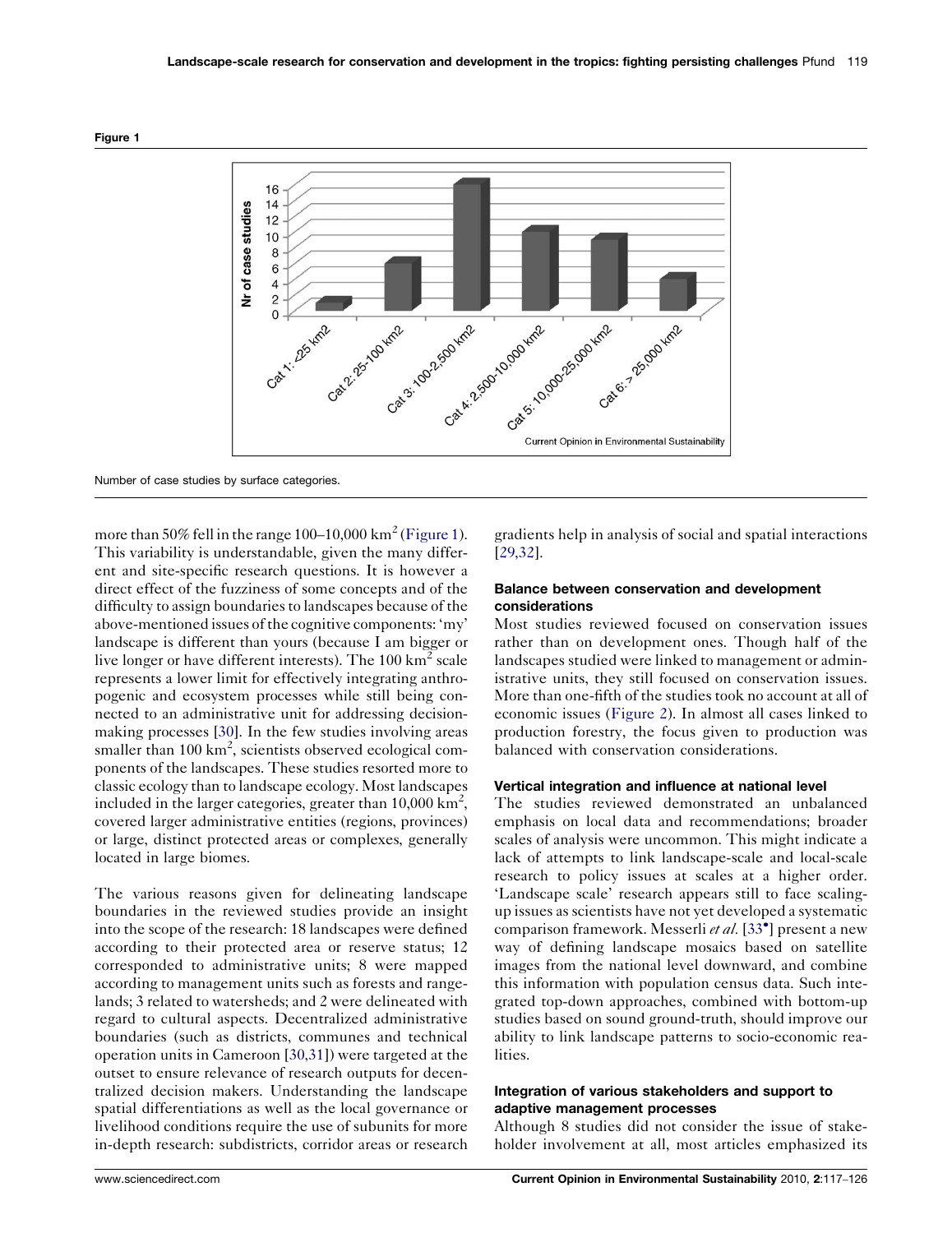<span id="page-3-0"></span>



Number of case studies according to their emphasis on conservation (C): and/or development (D).

importance. Several even focused on ways to foster dialogue and build consensus among stakeholders, and in so doing highlighted the crucial role of decentralized institutions.

Few applied experiences focused directly on adaptive management [[34\]](#page-8-0), but most research outputs and recommendations could serve as a knowledge base for 'seeking or muddling through to a better long-term situation' [\[35](#page-8-0)], using an adaptive management process. These outputs were related to tools (conservation planning, modeling and spatial monitoring) or to ways of managing C&D tradeoffs, notably land use planning issues.

Given that much science appears generally as difficult to apply [\[36](#page-8-0)], a surprising finding was that most of the case studies selected were designed to support decision making and practical issues. Only two of 47 evaluated cases did not describe the potential application of their findings.

## What is needed to make landscape research more useful and practical? Clearer understanding of landscape research and

# combination with management objectives

One objective of this review was to understand what has been undertaken under the heading of landscape approaches and research, particularly because practitioners in tropical landscapes are confronted to new research types. Landscape-related research conducted over the past decade ([Table 1](#page-4-0)) is widely spread across the whole spectrum of disciplines and types of research. More research types could be added, such as meta-research on ways to translate research into practice [[37,38](#page-8-0)].

This wide range of interpretations of what landscape approaches mean for researchers might reinforce the confusion for non-specialists and practitioners. To strengthen the role the landscape concept can play in shifting from disciplinary to cross-disciplinary and from local to international research, researchers can simplify discourses and reduce the complexity of the research scope. One possibility (see [Table 1](#page-4-0)) is to link the type of landscape research directly to those management levels or policy issues that it aims to influence.

## Landscape assessment, planning and monitoring tools and appropriate skills

The use of the landscape concept in planning and management helps to integrate various natural and management systems, and to link various disciplines and levels. It is thus an integrating approach that ensures spatial consideration of C&D tradeoffs and works with the complexity of the socio-ecological interactions, particularly in the context of conserving biodiversity and tropical forests [\[39](#page-8-0)]. [Figure 3](#page-5-0) illustrates three axes on which a landscape approach can serve as an integrative support: a horizontal axis for spatial integration of various socio-economic objectives and disciplines, a vertical axis linking local to national institutions, and a temporal axis linking to past experiences and envisaging future trajectories.

## A balanced 'rapid landscape assessment'

A known risk of analysis that uses several disciplines is that the research can get lost in the complexity. Practitioners can rely on an open exploratory or reconnaissance phase to get a feel for the issues [[39\]](#page-8-0), but a minimal common dataset for comparable 'rapid' landscape assessments would be useful for several reasons, particularly the potential for replication and dissemination. Studies based on information required for conservation, forest and natural resource management could be used to design a landscape assessment tool [\[40,41\]](#page-8-0). Landscape-scale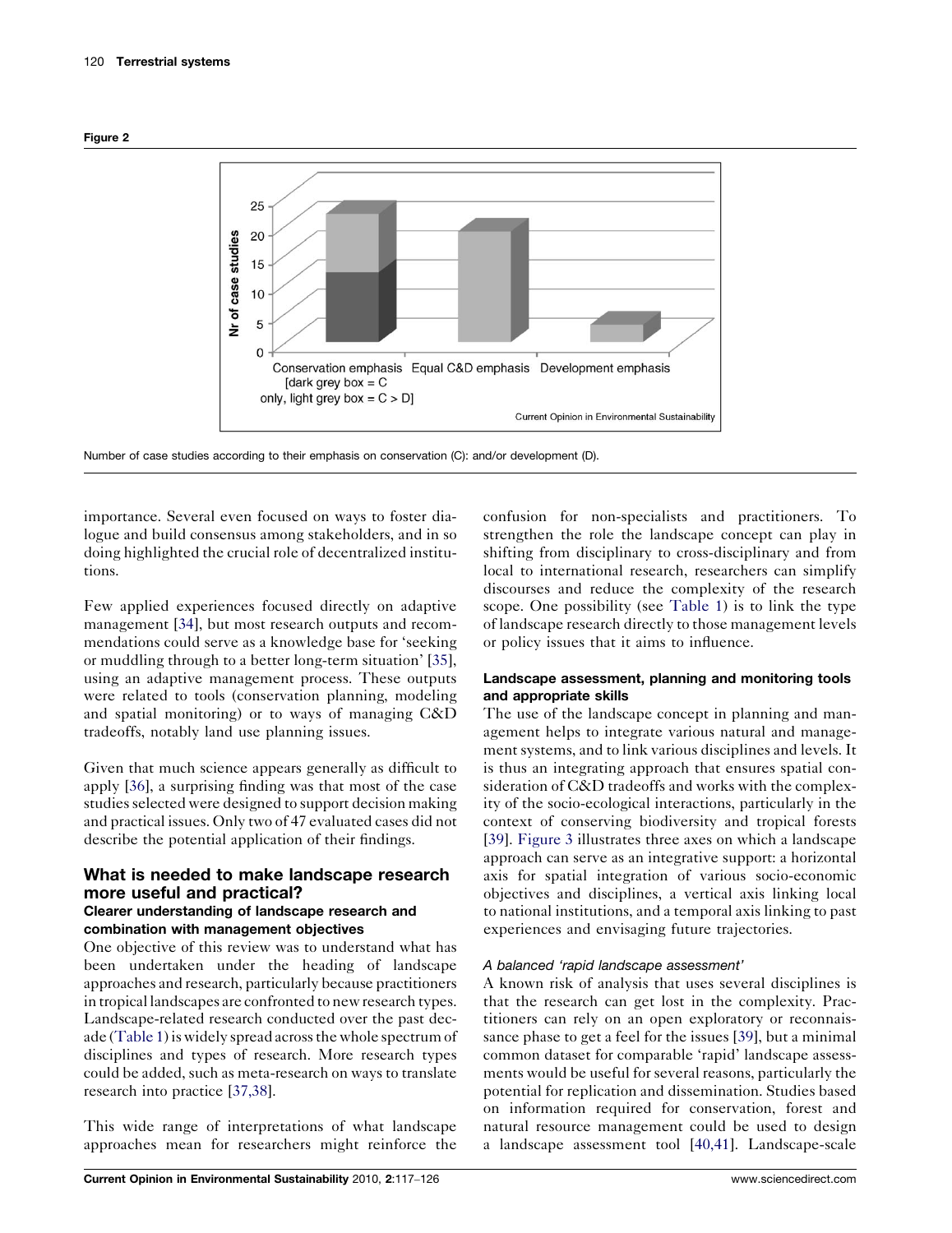#### <span id="page-4-0"></span>Table 1

### Categories of landscape research observed in the literature review

|                                       | Use of the landscape concept                        |                                                                                                                                     |                                                                                                                                                                                                                                                                                                                        |                                                                                                                                                                                      |                                                                                                                                                                                                           |
|---------------------------------------|-----------------------------------------------------|-------------------------------------------------------------------------------------------------------------------------------------|------------------------------------------------------------------------------------------------------------------------------------------------------------------------------------------------------------------------------------------------------------------------------------------------------------------------|--------------------------------------------------------------------------------------------------------------------------------------------------------------------------------------|-----------------------------------------------------------------------------------------------------------------------------------------------------------------------------------------------------------|
|                                       | in relation to<br>paradigms<br>of political ecology | as a governance<br>and political arena                                                                                              | as a management<br>unit                                                                                                                                                                                                                                                                                                | as an integration level                                                                                                                                                              | as a spatial<br>(ecological) reference                                                                                                                                                                    |
| Management<br>levels                  | Generalization-<br>theories                         | Normative level:<br>definition of<br>societal choices                                                                               | Strategic level:<br>effective management<br>(do right things)                                                                                                                                                                                                                                                          | Operational level: efficient<br>management (do things right)<br>according to social, economic<br>and ecological contexts                                                             | Operational level: knowledge-based<br>management according to spatial<br>patterns and processes                                                                                                           |
| Research type                         | Theoretical<br>research                             | Governance- and<br>value-oriented<br>research. linked to<br>participation,<br>rights and institutions                               | Management-oriented research<br>(territorial planning and natural<br>resource management processes,<br>often transdisciplinary)                                                                                                                                                                                        | Integrative research (often<br>interdisciplinary and related to<br>C&D tradeoffs)                                                                                                    | Spatially differentiated research<br>of landscape sub-systems or<br>components (often disciplinary)                                                                                                       |
| Assessment and<br>analysis<br>methods | Areas of inquiry of<br>political ecology            | Remote sensing,<br>GIS and modeling,<br>literature review,<br>rural appraisal,<br>project/program<br>evaluation,<br>policy analysis | Interviews (local knowledge),<br>group discussions,<br>empowerment, secondary<br>data analysis, vegetation<br>surveys, hydrologic analysis,<br>economic and energy<br>efficiency, land tenure analysis,<br>participatory mapping,<br>management experiments,<br>GIS, modeling, decision<br>support software, workshops | Interviews, vegetation and<br>wildlife surveys, secondary data<br>analysis, economic valuations,<br>rural appraisal, qualitative<br>evaluations, retrospective<br>analyses, modeling | Remote sensing, GIS (time series,<br>cost-distance connectivity,<br>landscape metrics), water quality,<br>vegetation and wildlife surveys,<br>habitat and ecotope mapping,<br>statistics (PCA), modeling, |
| References<br>(see Appendix)          | 39, (45)                                            | 1, 25, 31, 36, 38,<br>41, 42, 43, 45                                                                                                | 2, 5, 6, 7, 9, 12, 14, 15, 19,<br>28, 29, 35, 40                                                                                                                                                                                                                                                                       | 3, 8, 13, 20, 24, 27,<br>33, 34, 37, 44                                                                                                                                              | 4, 10, 11, 16, 17, 18, 21,<br>22, 23, 26, 30                                                                                                                                                              |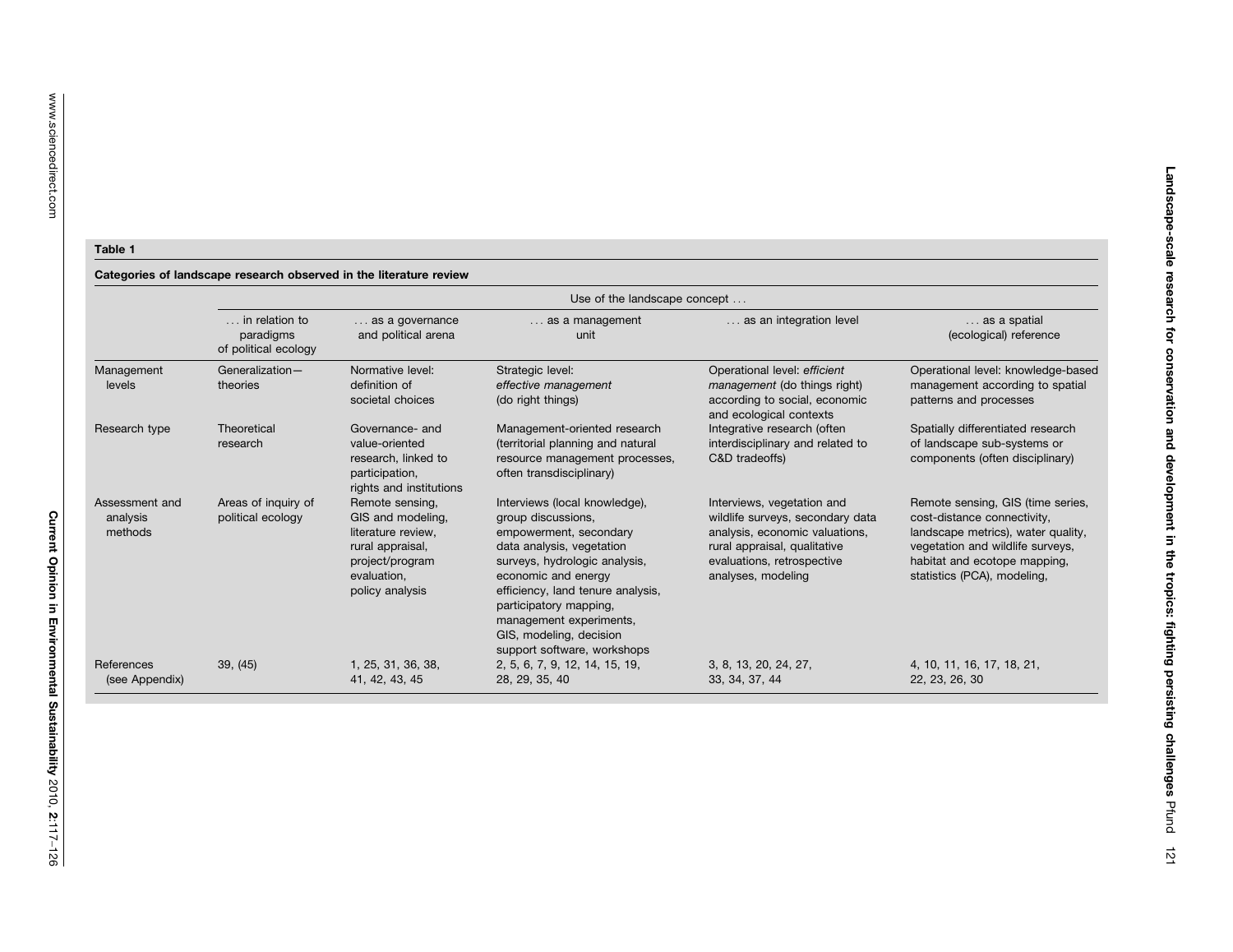<span id="page-5-0"></span>



The landscape is a spatially explicit and integrative concept; landscape approaches take into account changes to the landscape over time.

information that would support C&D planning includes: (i) spatial C&D differentiations in order to adapt planning to socio-economic effects of accessibility and ecological connectivity [\[42](#page-8-0)]; (ii) social interactions within the landscape, especially local participation in INRM decision making; and (iii) risks of abrupt changes in land use, for example, those driven by external investments.

Landscape approaches are still mostly presented by conservation interests, and are thus perceived as being driven by these same interests. Adopting an evident conservation perspective at the outset may weaken the whole approach if influential economic actors and decision makers infer they are sidelined. Tools that help address economic concerns while taking account of conservation interests are clearly needed (Box 1).

From the literature review and an additional case study in Kalimantan [\[43](#page-8-0)], research on production forests generally combined data on conservation as well as production. Several studies have focused on linking ecosystem services to market values [for example, [[44\]](#page-8-0)]: economic information should be systematically considered in landscape appraisal.

## A broad understanding to choose priorities and manage concerns of multiple stakeholders

After a broad and integrated landscape assessment, open to both local and external institutions, there is a need to

#### Box 1 Conservation and development in Malinau (by Patrice Levang, CIFOR)

Boedhihartono et al. [[43](#page-8-0)] describe in 2007 attempts to reconcile economic development with environmental conservation in the district of Malinau, a forest area in East Kalimantan, Indonesia. Both district government and conservation organizations have subscribed to the rhetoric of pursuing development pathways that would be sustainable and would conserve the rich biodiversity of the area. Three distinct approaches to conservation have been attempted. First, spatial planning has been used to attribute land to different uses and particularly to identify and designate protected areas. Second, measures have been taken to lessen the negative environmental impact of industrial logging and to promote the preservation of biodiversity in logged forests. Last, decentralized and community-based management has been promoted on the assumption that this practice would yield better environmental and social outcomes than large-scale industrial development.

A few years later one must admit that conservation has made little contribution to development and development has proceeded with little regard for the conservation of forests. Spatial planning did not resist pressure from coal mining and plantation companies, and even long-term experimental plots are in jeopardy. The adoption of reduced impact logging techniques has been limited to a handful of big logging companies. Last but not least, local people see conservation as something that will provide them with few benefits and limits their development options. Most decisions, from the household to the central government, are driven by the desire for short-term financial gain. The international community needs to be aware that any conservation project that limits the development options of local people is deemed to failure in the absence of adequate compensations.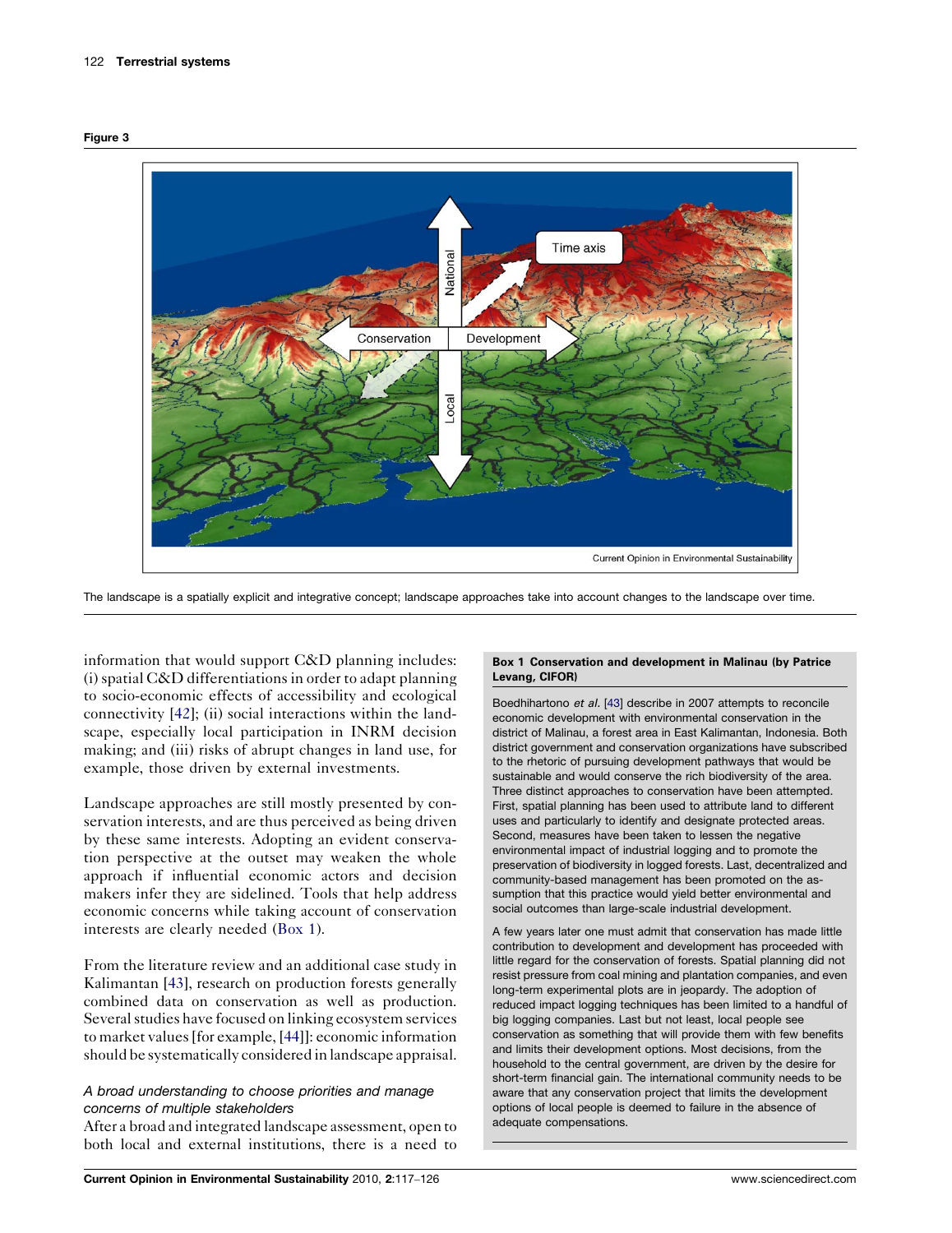reduce the complexity for effective problem-solving. This can be realized by identifying the principal processes, pathways, and elements, then disaggregating the landscape complexity according to selected common concerns and issues. Several priority-setting tools exist, but it generally remains difficult to select issues that (i) concern most stakeholders, (ii) link biodiversity conservation and livelihoods and (iii) are within the competencies of the support or research team. In most cases, multidisciplinary teams are needed and collaborative approaches [[45\]](#page-8-0) have proved efficient for adaptive management but, again, difficult to build [\[46\]](#page-9-0), especially if only for a short-term exercise.

#### Collective planning and action

At the landscape level, participation and consensus building passes from community meetings to multistakeholder forums. Advances are being made with developing and testing tools for building scenarios. These are being used to facilitate negotiations about future landscape designs as well as about monitoring landscape changes [\[47](#page-9-0)–49]. The use of the livelihoods and assets framework [\[48](#page-9-0)], while interesting for its comprehensiveness, is not entirely convincing in practice. The assets are so interlinked that the framework can easily confuse participants. More discrete categories of indicators, such as the classic pillars of sustainability, economics, sociology and ecology [\[49](#page-9-0)], are likely to simplify the assessment process but that framework would need to be complemented by information management and governance aspects. Governance failures were one of the problems experienced in ICDPs and remain an important issue for implementation. Public monitoring and open assessment can help limit failures [\[50](#page-9-0)].

Multistakeholder negotiations are needed to reach agreement on landscape management, but how is this done officially? We lack existing multisectoral platforms and procedures. New forums could be established, but the decisions they take generally must be formally endorsed. Integrated water resources management, among others, was heavily criticized [[51\]](#page-9-0) because of its failure to link with administrative realities. Most existing institutions, set up to deal with a specific sector, cannot act beyond their competencies nor embrace all the interrelated issues. The way to organize negotiations presents another problem. Even if participatory tools have been developed and widely disseminated at community level, they need to be adapted or new ones developed for work with decentralized officials. Recent research on leadership concepts might help conservation scientists or advocates work better with decision makers  $[52^{\bullet}]$  $[52^{\bullet}]$  $[52^{\bullet}]$ .

## Incentives, partnerships and the courage to 'learn by doing' in the longer term

The socioeconomic dynamics and political interactions of landscapes are complex to understand and can be opaque to outsiders. If the assessment is complicated and requires

specific competencies then, once recognized, steps can be taken to incorporate them. Skills to facilitate stakeholder negotiations have to be mobilized in developing countries. Once consensus has been reached, external funding will still be needed in most cases to support long-term involvement and monitoring [[30\]](#page-8-0). Until now, development aid agencies have been unwilling to be engaged in one place for too long. As an alternative to standard projects, direct payments or other compensations schemes for biodiversity services are proposed. Unfortunately, effective mechanisms are still linked to exceptional cases and the recent landscape labelling ideas are still in their infancy [[53\]](#page-9-0). Biodiversity conservation might be linked to reduced emissions from deforestation and forest degradation (REDD) mechanisms if conservationists and foresters become more proactive in this debate [[54\]](#page-9-0). Direct payments, conservation contracts or aid funding remain needed, and we must admit that development agencies and C&D specialists seem more focused on international negotiations than on ways to *actively* support local people to transform landscapes. This is a pity now that multidisciplinary approaches are rightly praised.

### Conclusion

Landscape spatial *scales* vary from around 100 to  $10,000$  km<sup>2</sup> and beyond that in particular cases. Landscape governance *levels* are generally linked to decentralized land use planning entities and are important to consider because they link local village and community rules to higher policies. Until now, landscape *approaches* have amounted to little more than a combination of spatial and integrative assessment tools and a series of principles primarily based on empowerment and social learning. Promoters of the landscape approach acknowledge that many features 'are unchanged from earlier integrated rural development, integrated conservation and development, and ecosystem approaches to solving complex rural problems' [\[22](#page-8-0)]. Sayer [[26\]](#page-8-0) concludes, 'since there is still little evidence of the success of such approaches, they should be used cautiously'.

For several reasons, landscape approaches may still look impractical to many practitioners in developing countries: they are complicated and at times inaccessible to those who would use them; they are still overly influenced by conservation objectives; they do not consider sufficiently the limited means and the sectoral nature of the institutions currently influencing landscape management in tropical areas. Nevertheless, considering the added value that adaptive management processes could bring to landscape planning in tropical countries, a more systematic data collection at a landscape scale, as suggested in a recent review [\[27](#page-8-0)], would support the establishment of baselines and the launching of monitoring standards.

This literature review distinguished four major types of research supporting applied landscape approaches: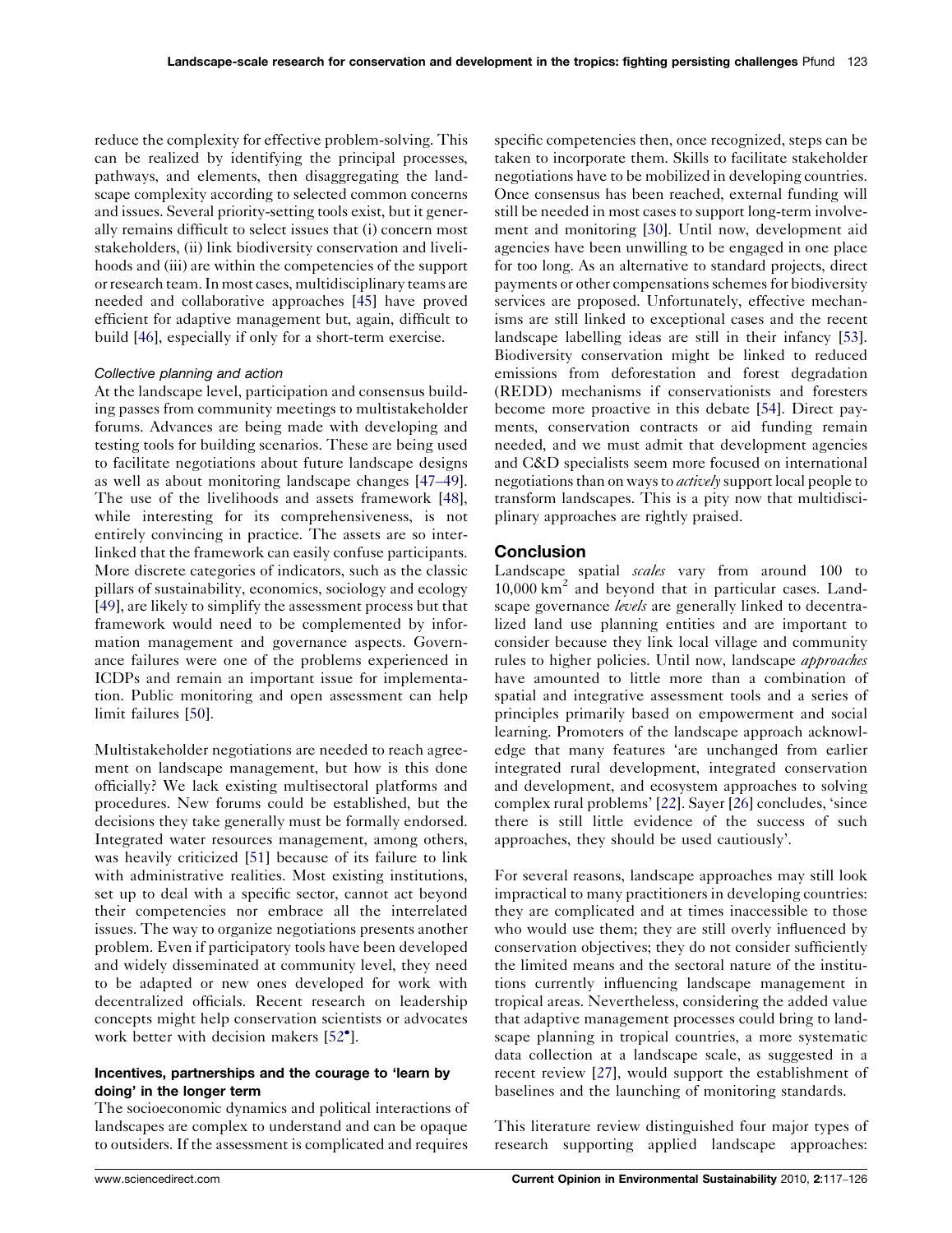<span id="page-7-0"></span>research focusing on landscape patterns and related ecological processes, on integrative landscape assessment, on landscape management planning and finally on ways to support landscape governance. In the complex situations of developing countries, research methods (see [Table 1\)](#page-4-0) for adaptive management that will be the most useful are related to spatial planning, including connectivity and tenure issues, livelihood monitoring and all mechanisms that will support landscape governance, such as companion modeling in some cases and decision-support tools more generally.

Progress has been made on designing landscape planning approaches, especially from a conservation perspective. Two main issues still hamper progress. First, the need for sufficient time and trust to develop the necessary local enabling conditions. Allied to this is the difficulty of securing long-term funding. Second, the need for new conceptual and thematic competencies to help define and implement interventions in complex landscapes. Integrated assessments are limited not only by inadequate competencies but also by the lack of existing multisectoral platforms and procedures where binding decisions can be made and effective monitoring conducted. Empirical evidence that integrated landscape approaches may work is lacking, but one can question why so few pilot experiences are attempted and fewer still extended into the longer term.

Finally, scientific progress might emerge from two potentially interacting levels:

- Fundamental or theoretical research on complex socioecological systems, especially on cross-scale cycles as illustrated in the panarchy model [[55\]](#page-9-0).
- From applied experiences allowing a far more direct and continuous relationship between research and conservation and development interventions. Future interventions will need to be planned with more transparent assumptions and clearer hypotheses than in the past, and monitored accordingly. Given the complexities and uncertainties inherent in developing tropical landscapes, the risk of failure will have to be recognized and accepted by donors and other stakeholders. Scientific institutions must develop more appropriate evaluation tools that would include a focus on impact, especially at the local scale. The necessary long-term empirical research and commitment of scientists working in developing countries cannot be evaluated solely by the number of publications. Fundamentally, new and closer partnerships are needed between scientific, development and conservation institutions.

#### Acknowledgements

This paper originated from a symposium on 'Research for adaptive management of biodiversity-rich tropical landscape mosaics' presented at the DIVERSITAS Open Science Conference 2 (Cape Town, South Africa, October 2009). The author thanks DIVERSITAS for the financial support of this symposium. The Landscape Mosaics project that gave a practical background to this article was funded by the Swiss Agency for Cooperation and Development. Lisa Raitzer-Svensson participated in the literature search. Terry Sunderland and Robert Nasi commented on drafts. Patrice Levang wrote the box on the Malinau case. Edith Johnson edited the final version and Agus Salim created [Figure 3](#page-5-0) on the basis of data from the Malagasy site of Landscape Mosaics. I am deeply grateful to these CIFOR colleagues for their valuable supports and to the anonymous reviewers for their very valuable suggestions.

## Appendix A. Supplementary data

Supplementary data associated with this article can be found, in the online version, at [doi:10.1016/j.cosust.](http://dx.doi.org/10.1016/j.cosust.2010.03.002) [2010.03.002](http://dx.doi.org/10.1016/j.cosust.2010.03.002).

## References and recommended reading

Papers of particular interest were highlighted as:

- of special interest •• of outstanding interest
- 1. Wells M, Guggenheim S, Khan A, Wardojo W, Jepson P (Eds): Investing in Biodiversity: A Review of Indonesia's Integrated Conservation and Development Projects. East Asia Region: World Bank; 1999.
- 2. Hughes R, Flintan F (Eds): Integrating Conservation and Development Experience: A Review and Bibliography of the ICDP Literature. London: International Institute for Environment and Development; 2001.
- 3. FAO (Ed): Global Forest Resource Assessment. Rome: Food and Agriculture Organisation; 2005.
- 4. WWF (Ed): Living Planet Report. Switzerland: WWF International, Gland; 2008.
- 5. Hansen MC, Stehman SV, Potapov PV, Loveland TR, Townhsend JRG, DeFries RS, Pittman KW, Arunarwati B, Stolle F, Steininger MK et al.: Humid tropical forest clearing from 2000 to 2005 quantified by using multitemporal and multiresolution remotely sensed data. Proc Natl Acad Sci USA 2008, 105(27):9439-9444.
- 6. Schmitt CB, Burgess ND, Coad L, Belokurov A, Besancon C, Boisrobert L, Campbell A, Fish L, Gliddon D, Humphries K et al.: Global analysis of the protection status of the world's forests. Biol Conserv 2009 [doi: 10.1016/j.biocon.2009.04.012](http://dx.doi.org/10.1016/j.biocon.2009.04.012).
- 7. Wells MP, McShane TO: Integrated protected area management with local needs and aspirations. Ambio 2004, 33(8):513-519.
- 8. Garnett ST, Sayer J, Du Toit J: Improving the effectiveness of interventions to balance conservation and development: a conceptual framework. Ecol Soc 2007, 12:2.
- 9. Stocking M, Perkin S: Conservation-with-development: an application of the concept in the Usambara Mountains, Tanzania. Trans Inst Br Geogr 1992, 17:337-349.
- 10. Brooks TM, Wright SJ, Sheil D: Evaluating the success of <u>..</u> conservation actions in safeguarding tropical forest biodiversity. Conserv Biol 2009, 23(6):1448-1457.

Through a literature review, notably of existing meta-research conducted on the effectiveness of protected areas in slowing deforestation, the authors list various possible interventions for conservation and discuss their success. A number of studies show that protected areas are generally effective but not yet sufficient. Other landscape-conservation tactics are not sufficiently documented and critical assessment of what works under which circumstances is needed.

- 11. Wunder S: Poverty alleviation and tropical forests: what scope for synergies? World Dev 2001, 29(11):1817-1833.
- 12. Christensen J: Win-win illusions. Conserv Pract 2006, 5(1):12-19.
- 13. Chan KMA, Pringle RM, Ranganathan J, Boggs CL, Chan YL, Ehrlich PR, Haff PK, Heller NE, Al-Khafaji K, Macmynowski DP: When agendas collide: human welfare and biological conservation. Conserv Biol 2007, 21(1):59-68.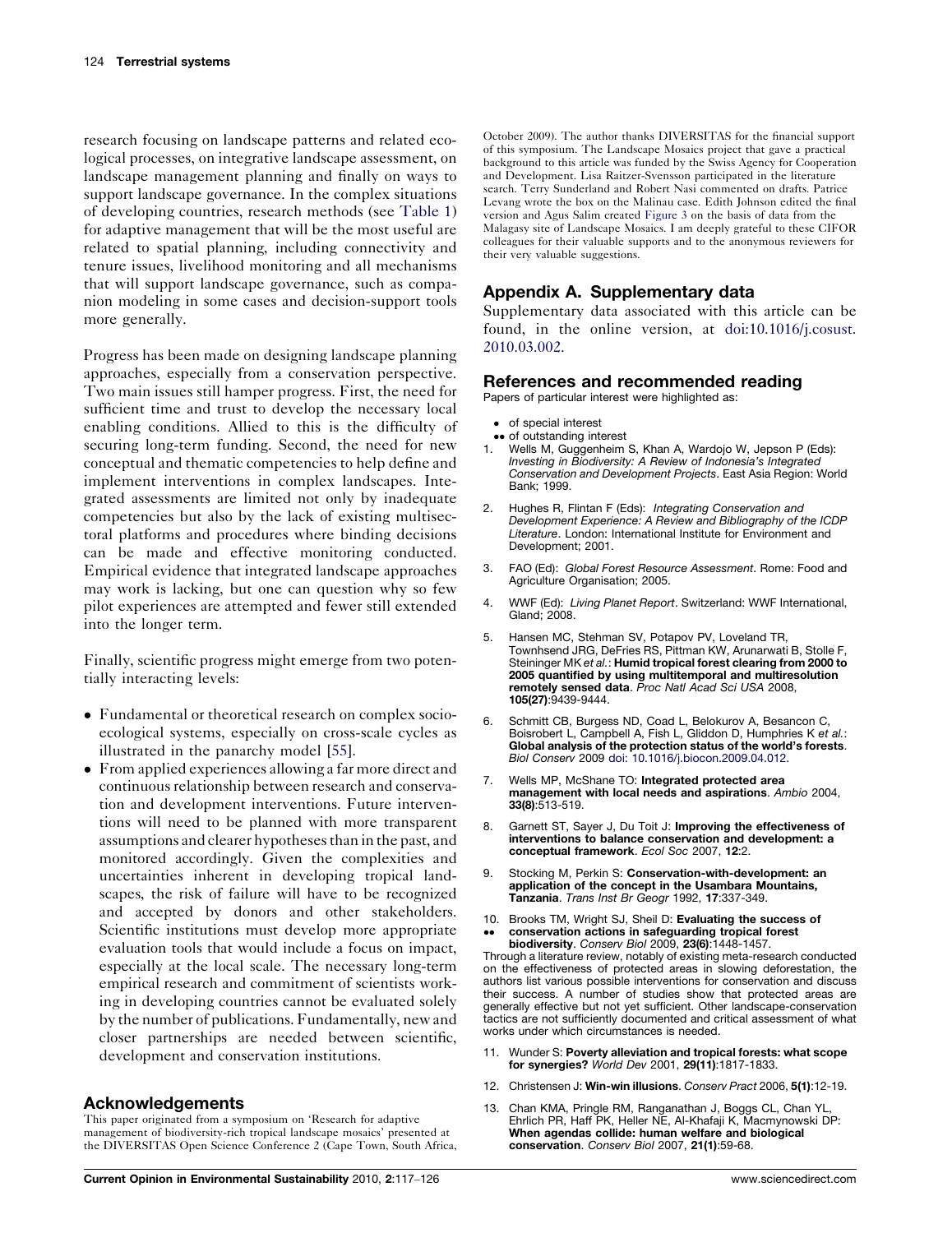#### <span id="page-8-0"></span>14. Sunderland TCH, Ehringhaus C, Campbell BM: Conservation and  $^{\bullet}$ development in tropical forest landscapes: a time to face the trade-offs? Environ Conserv 2008, 34(4):276-279.

In this comment highlighting very polarized debates, the authors suggest careful field-based, in-depth, wide-ranging and multidisciplinary research contributions to provide a more solid and contextualized analysis of conservation scenarios. It is only simultaneously considering these dimensions that the costs and benefits, losers and winners, and the trade-offs of particular conservation approaches can be made explicit and more honestly negotiated in academia and conservation practice.

- 15. Smith RJ, Verissimo D, Leader-Williams N, Cowling RM, Knight AT: Let the locals lead. Nature 2009, 462:280-281.
- 16. Ecosystem approach. Decisions adopted by the Conference of the Parties to the Convention on Biological Diversity at its Fifth Meeting. Edited by UNEP/CBD. UNEP/CBD; 2000:103-109.
- 17. Harwood RR, Kassam AH (Eds): Research towards Integrated Natural Resources Management: Examples of Research Problems, Approaches and Partnerships in Action in the CGIAR. Rome: FAO; 2003.
- 18. Wu J: Past, present and future of landscape ecology. Landsc Ecol 2007, 22:1433-1435.
- 19. Troll C: Landscape ecology (geoecology) and biogeocenology—a terminology study. Geoforum 1971, 8(71):43-46.
- 20. Farina A (Ed): Landscape Ecology in Action. Dordrecht, The Netherlands: Kluwer Academic Publishers; 2000.
- 21. Farina A (Ed): Principles and Methods in Landscape Ecology. Towards a Science of Landscape. Landscape Series. Dordrecht, The Netherlands: Springer; 2006.
- 22. The World Bank: Forests Sourcesbook. Practical guidance for sustaining forests in development cooperation. 2008; Washington DC. [online] URL: [http://siteresources.worldbank.org/](http://siteresources.worldbank.org/EXTFORSOUBOOK/Resources/completeforestsourcebookapril2008.pdf) [EXTFORSOUBOOK/Resources/](http://siteresources.worldbank.org/EXTFORSOUBOOK/Resources/completeforestsourcebookapril2008.pdf) [completeforestsourcebookapril2008.pdf](http://siteresources.worldbank.org/EXTFORSOUBOOK/Resources/completeforestsourcebookapril2008.pdf).
- 23. Haber W: Landscape ecology as a bridge from ecosystems to human ecology. Ecol Res 2004, 19(1):99-106.
- 24. Görg C: Landscape governance. The 'politics of scale' and the 'natural' conditions of places. Geoforum 2007, 38:954-966.
- 25. Sayer J, Maginnis S (Eds): Forests in Landscapes: Ecosystem Approaches to Sustainability. London: Earthscan; 2005.
- 26. IUCN (Ed): Learning from Landscapes. Arborvitaespecial. Switzerland: IUCN, Gland; 2008.
- 27. Pressey RL, Bottrill MC: Approaches to landscape- and  $^{\bullet}$ seascape-scale conservation planning: convergence. contrasts and challenges. Oryx 2009, 43(4):464-475.

Recent approaches used by various conservations organizations in 9 cases are compared in this article. The authors have developed a sequenced framework for conservation planning to comment and contrast the landscape- and seascape-scale experiments. They praise systematic methods of data collection and outline remaining challenges: the transition from planning to applying conservation actions and the assessment of costs and benefits of conservation planning.

#### 28. Sayer J: Reconciling conservation and development: are landscapes the answer? Biotropica 2009, 41(6):649-652.

**•• I landscapes the answer?** *Blotropica 2009*, **4100**:049-052.<br>This timely commentary emerges from a specialist who developed and tested methods for assessing and improving landscape performance. He emphasizes the long periods of time that successful landscape-scale initiatives need as well as new skills that conservation organizations would have to deploy to achieve the dual objectives of conserving biodiversity and alleviating poverty. He argues that landscape approaches will be less dependent on formal rules and planning and more concerned by negotiating tradeoffs, exploring options and building support for changes.

- 29. Redford KH, Coppolillo P, Sanderson EW, Da Fonseca GAB, Dinerstein E, Groves C, Mace G, Maginnis S, Mittermeier RA, Noss R et al.: Mapping the conservation landscape. Conserv Biol 2003, 17(1):116-131.
- 30. Pfund JL, Koponen P, O'Connor T, Boffa JM, van Noordwijk M, Sorg JP: Biodiversity conservation and sustainable livelihoods in tropical forest landscapes. In Patterns and Processes in

Forest Landscapes. Edited by Lafortezza R, Chen J, Sanesi G, Crow TR. Springer Verlag; 2008:297-322.

- 31. Sandker M, Campbell BM, Nzooh Z, Sunderland T, Amougou V, Defo L, Sayer J: Exploring the effectiveness of integrated conservation and development interventions in a Central African forest landscape. Biodivers Conserv 2009, 18:2875- 2892.
- 32. Petrov AN, Sugumaran R: Quantifying spatiotemporal dynamics of agricultural landscapes using remotely sensed data and landscape metrics. Geocarto Int 2009, 24(3):223-240.
- 33. Messerli P, Heinimann A, Epprecht M: Finding homogeneity in **.** heterogeneity—a new approach to quantifying landscape mosaics developed for the Lao PDR. Hum Ecol 2009, 37:291- 304.

This article proposes an alternative approach for the description of landscape mosaics in Lao PDR. Instead of analyzing land use combinations from local surveys, the authors interpret land cover mosaics at a meso-level of spatial scale in terms of human–environmental interactions. From a land use planning and development policy perspective, the transitions between swidden and permanent agriculture thereby seem to be of particular importance. Landscape mosaics can be related to other available socio-economic data layers such as poverty and ethnicity. They conclude by saying that a spatially explicit analysis of the actors influencing and governing different landscape mosaics will be crucial for further policy- and decision-making support.

- 34. van der Schans M, Thien NH: **Tram chin national park: the**<br>**ecosystem approach methodology**. In The Ecosystem Approach, Learning from Experience. Edited by Shepherd G. Switzerland: IUCN, Gland; 2009.
- 35. Sayer J, Bull G, Elliott C: Mediating forest transitions: 'grand design' or 'muddling through'. Conserv Soc 2008, 6(4):320-327.
- 36. Sunderland T, Sunderland-Groves J, Shanley P, Campbell B: Bridging the gap: how can information access and exchange between conservation biologists and field practitioners be improved for better conservation outcomes? Biotropica 2009, 41(5):549-554.
- 37. Musacchio LR: The scientific basis for the design of landscape sustainability: a conceptual framework for translational landscape research and practice of designed landscapes and the six Es of landscape sustainability. Landsc Ecol 2009, 24:993-1013.
- 38. Shackleton CM, Cundill G, Knightet AT: Beyond just research: experiences from Southern Africa in developing social learning partnerships for resource conservation initiatives. Biotropica 2009, 41(5):563-570.
- 39. Frost P, Campbell B, Medina G, Usongo L: Landscape-scale approaches for integrated natural resource management in tropical forest landscapes. Ecol Soc 2006, 11(2):30.
- 40. Szaro RC, Angelstam P, Sheil D: Information needs for ecosystem forestry. In Forests in Landscapes: Ecosystem Approaches to Sustainability. Edited by Sayer J, Maginnis S. London: Earthscan; 2005:31-46.
- 41. Briassoulis H: Policy-oriented analysis of land use change: an analysis of data needs. Environ Manage 2001, 26(2).
- 42. Polasky S, Nelson E, Camm J, Csuti B, Fackler P, Lonsdorf E, Montgomery C, White D, Arthur J, Garber-Yonts B et al.: Where to put things? Spatial land management to sustain biodiversity and economic returns. Biol Conserv 2008, 141(6):1505-1524.
- 43. Boedhihartono AK, Gunarso P, Levang P, Sayer J: The principles of conservation and development: Do they apply in Malinau? Ecol Soc 2007, 12(2):2.
- 44. Fisher B, Turner K, Zylstra M, Brouwer R, De Groot R, Farber S, Ferraro P, Green R, Hadley D, Harlow J et al.: Ecosystem services and economic theory: integration for policy-relevant research. Ecol Appl 2008, 18(8):2050-2067.
- 45. Duff G, Garnett D, Jacklyn P, Landsberg J, Luwig J, Morrison J, Novelly P, Walker D, Whithead P: A collaborative design to adaptively manage for landscape sustainability in north australia: lessons from a decade of cooperative research. Landsc Ecol 2009, 24:1135-1143.